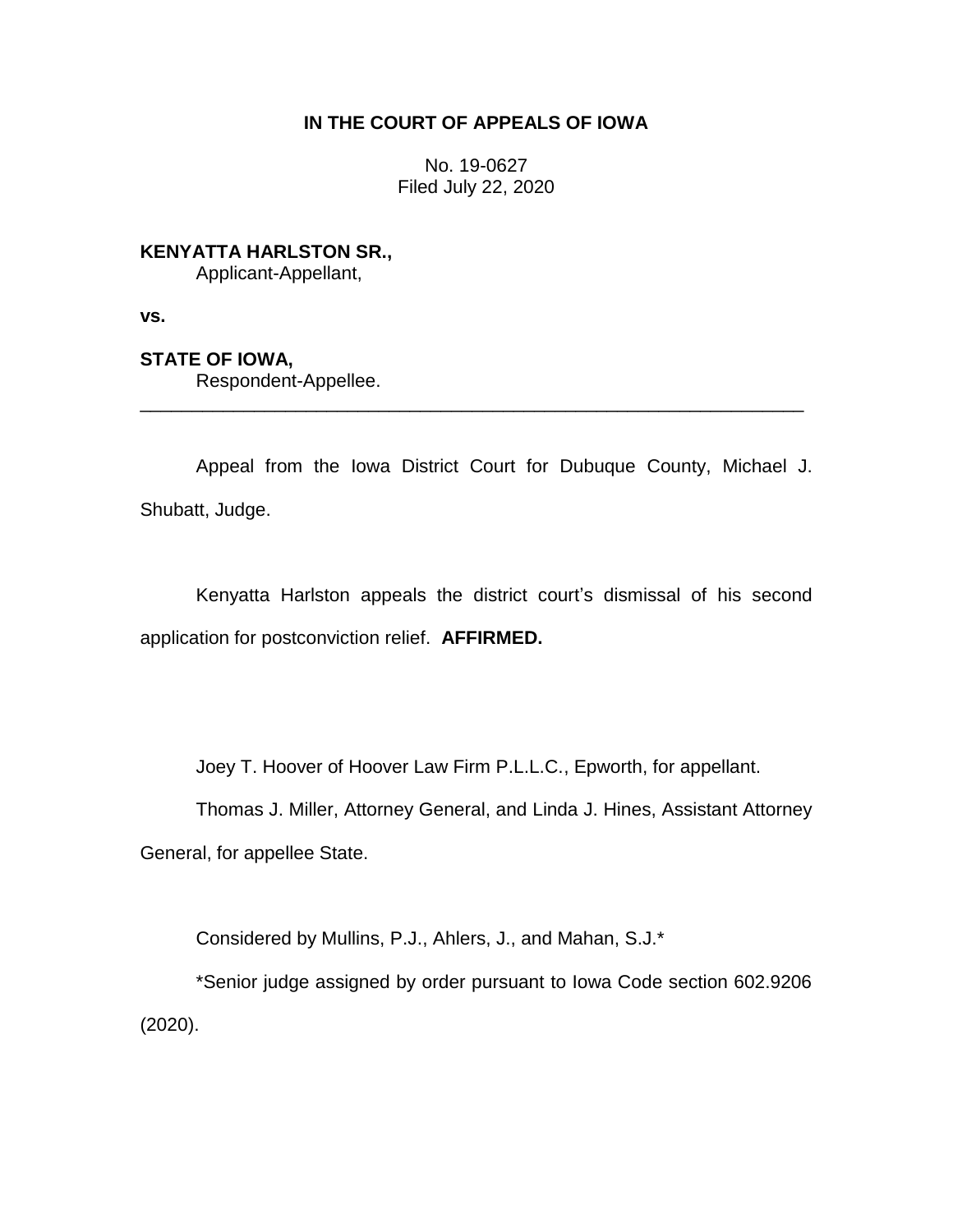## **MAHAN, Senior Judge.**

Kenyatta Harlston appeals the district court's dismissal of his second application for postconviction relief (PCR). Upon our review, we affirm.

In 2008, following a jury trial, Harlston was convicted of second-degree murder. The facts underlying Harlston's charge and conviction were set forth in *State v*. *Harlston*, No. 08-1908, 2010 WL 624843, at \*1 (Iowa Ct. App. Feb. 24, 2010) (*Harlston I*) (affirming Harlston's conviction on direct appeal), and reiterated in *Harlston v*. *State*, No. 15-2190, 2016 WL 7395755, at \*1 (Iowa Ct. App. Dec. 21, 2016) (*Harlston II*) (affirming the denial of Harlston's first PCR application). To briefly summarize:

Early on August 25, 2007, a racially charged skirmish occurred in Dubuque, Iowa, involving Harlston, his friends, and Nic Blackburn and his friends. The specifics of the fight are disputed, including how many individuals were involved on both sides, who was the initial aggressor, and what provoked the incident. During the fight, Blackburn was fatally stabbed in the heart. Police officers responded to the scene, but many of the participants, including Harlston and his friends, had fled. Police arrived at the apartment where Harlston and his friends were located, asked Harlston if they could enter, and Harlston refused them entry. Harlston and his friends then voluntarily accompanied the officers to the police station, where he was charged with murder.

*Harlston II*, 2016 WL 7395755, at \*1.

 $\overline{a}$ 

Harlston filed this PCR application in August 2017, raising a claim with regard to Iowa's "new 'stand-your-ground' statue [sic]."<sup>1</sup> The State filed a motion for summary judgment, arguing the new legislation "has absolutely no bearing on the conviction from 2007" and noting that Harlston previously raised a self-defense claim in *Harlston II*, which was rejected by the court. Harlston later filed amended

<sup>&</sup>lt;sup>1</sup> Harlston subsequently withdrew, then reasserted, this claim.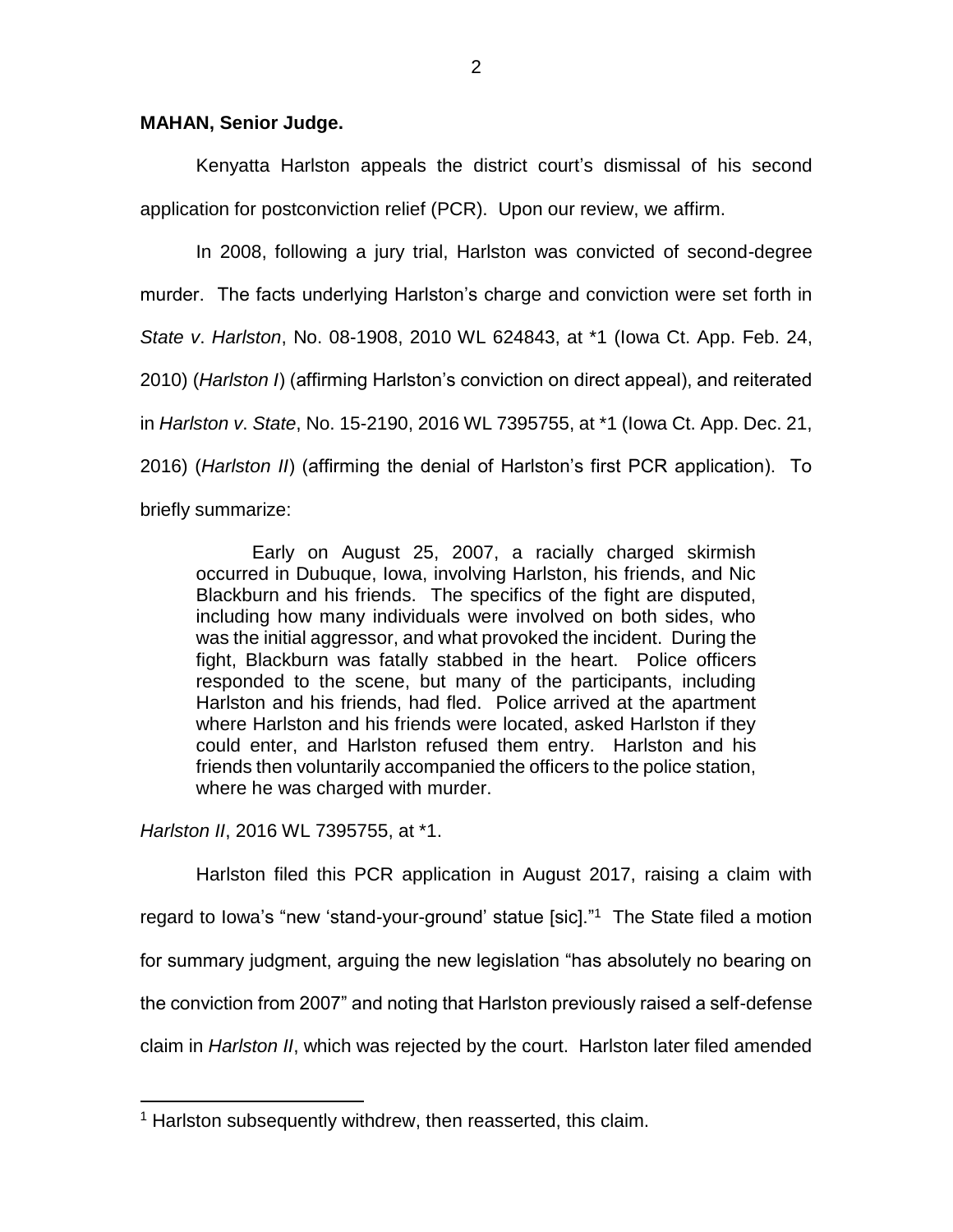applications raising additional claims regarding the lack of "disparity of African Americans" on the jury, whether he received a fair trial due to his race, and alleged newly discovered evidence. Harlston further claimed trial counsel was ineffective in not advising him to testify at trial. The State filed a motion for summary disposition, contending Harlston's claims were barred by the three-year statute of limitations in Iowa Code section 822.3 (2017) and issue preclusion. Harlston resisted the motion.

Following a hearing, the court found that "modifications of Iowa Code chapter 704 apply prospectively, as opposed to retroactively." The court determined Harlston's other claims were time barred, that Harlston had failed to show there was newly discovered evidence, and dismissed his application.

On appeal, Harlston claims his "current PCR counsel was ineffective for failing to raise [the claim that] prior PCR counsel was ineffective for not raising issues raised in this PCR."<sup>2</sup> Harlston further argues his application was excepted from the section 822.3 limitations period pursuant to *Allison v*. *State*, 914 N.W.2d 866, 891 (Iowa 2018) (holding the filing of a second PCR petition—alleging ineffective assistance of first PCR counsel—relates back to the date of the original

 $\overline{a}$ 

<sup>&</sup>lt;sup>2</sup> Harlston does not allege prior PCR counsel was ineffective in failing to raise all the claims alleged in his application and amended applications in this proceeding; rather, he focuses on the following claims: (a) "The previous PCR counsel was ineffective for not claiming the Trial Counsel was ineffective for not ensuring a fair cross section of the community within the Jury Pool"; (b) "The previous PCR counsel was ineffective for not claiming the Trial Counsel was ineffective for failing to impeach Witness Gallagher for using racial epitaphs"; (c) "The previous PCR counsel was ineffective for not claiming the Trial Counsel was ineffective for not having the defendant evaluated for competency"; and (d) "The previous PCR counsel was ineffective for not claiming the Trial Counsel was ineffective for not ensuring that Witness Buchanan was offered a plea in return for his favorable testimony."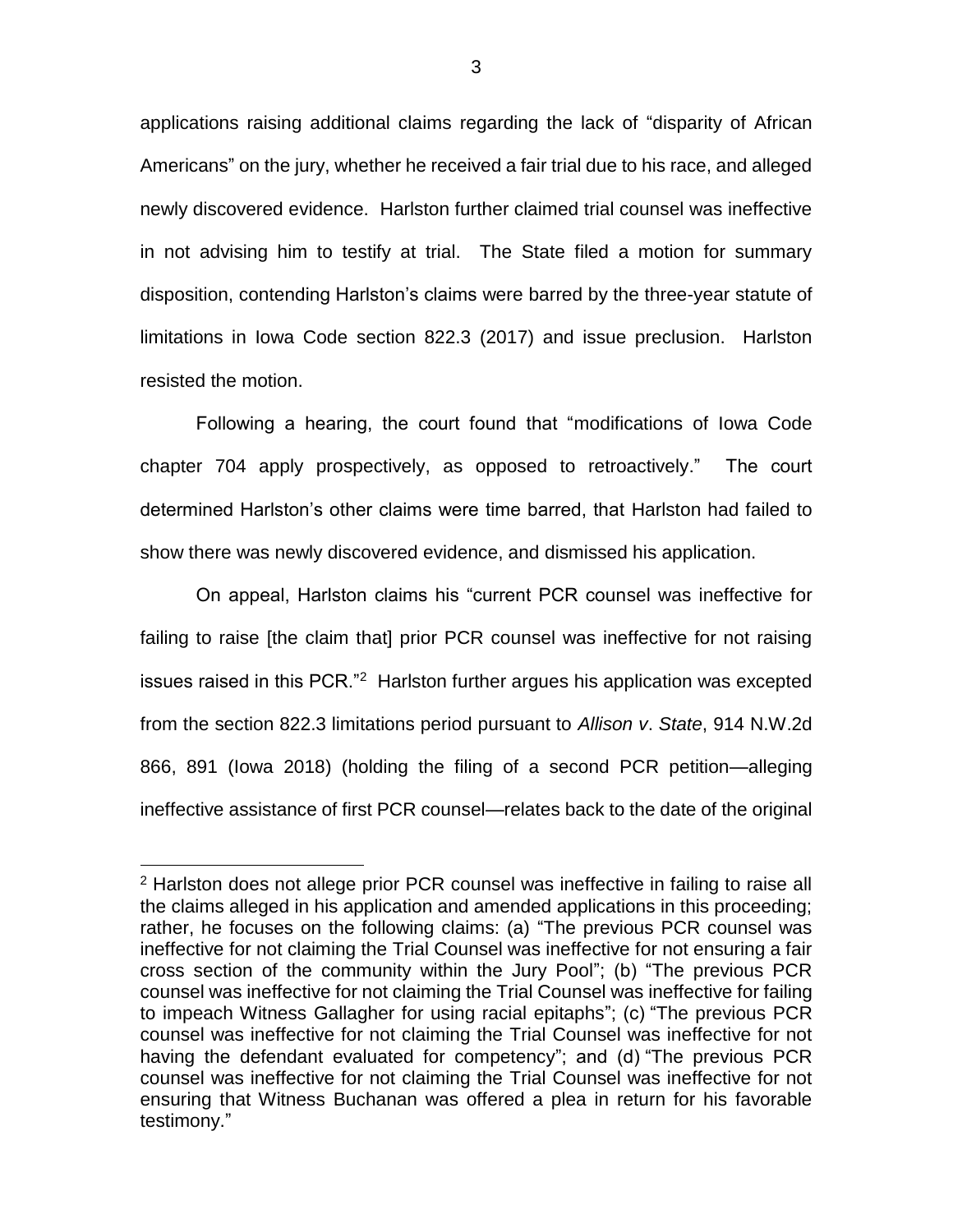petition if "filed promptly" after the first PCR action").<sup>3</sup> However, Harlston filed his second PCR application more than six months after the conclusion of his first PCR action,<sup>4</sup> and "this court has already concluded six months 'does not fit the definition of prompt' for purposes of the *Allison* decision." *Demery v*. *State*, No. 19-1465, 2020 WL 1887955, at \*2 (Iowa Ct. App. Apr. 15, 2020) (quoting *Polk v*. *State*, No. 18-0309, 2019 WL 3945964, at \*2 (Iowa Ct. App. Aug. 21, 2019)). Upon our review, we find no error in the court's ruling denying Harlston's claims,<sup>5</sup> and we affirm. *See* Iowa Ct. R. 21.26(1)(b), (d), and (e).

In a pro se brief, $6$  Harlston raises claims relating to trial counsel's handling of the jury-panel assembly, alleging counsel "failed to preserve his motion for mistrial on both jury selections," "totally abandoned the dismissal of the first jury,"

 $\overline{a}$ <sup>3</sup> We observe recent legislation, effective July 1, 2019, apparently abrogates *Allison* by amending section 822.3 to provide: "An allegation of ineffective assistance of counsel in a prior case under this chapter shall not toll or extend the limitation periods in this section nor shall such claim relate back to a prior filing to avoid the application of the limitation periods." 2019 Iowa Acts ch. 140. In light of our conclusion on Harlston's *Allison* claim, we need not address whether the amendment is retroactive.

<sup>4</sup> Procedendo issued in *Harlston II* on February 27, 2017. Harlston filed this PCR action on August 2, 2017.

<sup>&</sup>lt;sup>5</sup> "Generally, we review a grant of a motion to dismiss a PCR petition for correction of errors at law." *Allison*, 914 N.W.2d at 870. "But when a PCR petitioner claims ineffective assistance of PCR counsel, our review is de novo." *Id*.

<sup>6</sup> Pursuant to recent legislation, "An applicant seeking relief under section 822.2 who is currently represented by counsel shall not file any pro se document, including an application, brief, reply brief, or motion, in any Iowa court. The court shall not consider, and opposing counsel shall not respond to, such pro se filings." Iowa Code § 814.6A(1) (2019). The State asks us to "find Iowa Code section 814.6A prohibits consideration of Harlston's pro se brief." This court has declined to apply the provision to appeals, such as this one, pending before July 1, 2019, the effective date of the legislation. *See State v. Krone*, No. 18-0130, 2020 WL 821935, at \*4 (Iowa Ct. App. Feb. 19, 2020); *State v. Syperda*, No. 18-1471, 2019 WL 6893791, at \*12 (Iowa Ct. App. Dec. 18, 2019); *State v. Purk*, No. 18-0208, 2019 WL 5790875, at \*7 n.8 (Iowa Ct. App Nov. 6, 2019).